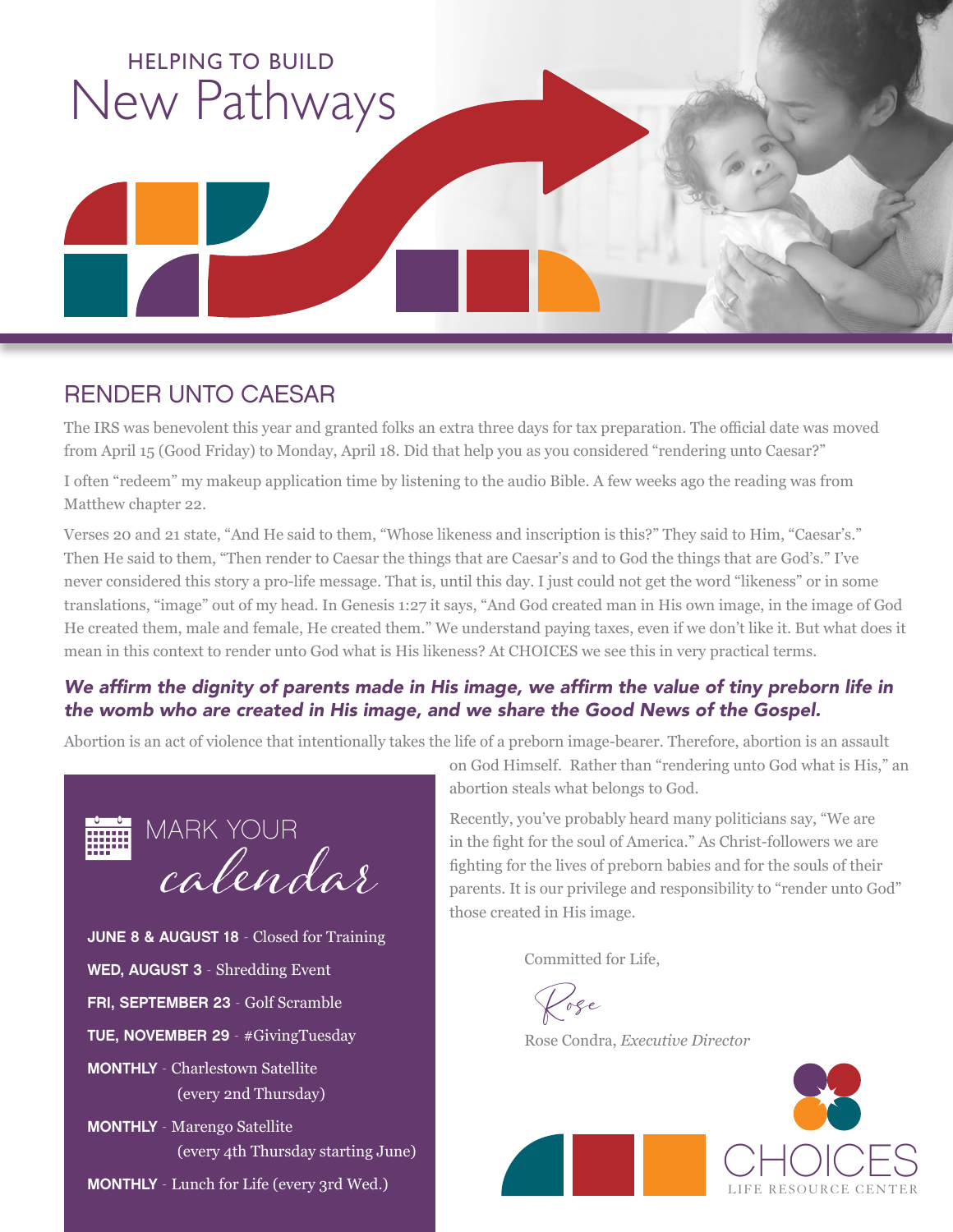

FUNDRAISING *banquet* 

We remember. Do you remember less than

six months ago when we had our largest fundraising banquet in CHOICES history? Nearly 500 people attended and gave or pledged an amazing \$200,000.

In meetings afterward with Kirk Walden, our speaker, we expressed our desire to go back to a Spring event. We theorized that since it would be a short turnaround time to spring 2022, the event would be smaller, but



would get us



back on schedule. He challenged us to put doubt aside and plan another large event and see what God can do. Well, we invited the nation's number one prolife apologist, and number one pregnancy center



challenge to the men in the room to step up and be heroes for babies. Obviously, in SoIN, we are amongst true life superheroes. After hearing the hard truth about abortion, partners stepped up with another \$237,440 in donations and monthly pledges.

God is calling us to new pathways into Clark and Crawford Counties, and has provided a new larger space



in Corydon. He is preparing the ministry for what is ahead. Be on the lookout for email updates about our Corydon renovation, which will almost double our current space.

God is working and we are joining Him on pathways around the region. As Rose Condra, Executive Director, said, "The laws in our country and state may or may not change to protect the innocent. However, in Floyd County, in Harrison County, in Washington County, in Clark County, and in Crawford County our

doors will be open, and we will be protecting more women, more men, and more babies than ever before this year and on future pathways in the years to come."







Save the date for Friday, September 23 for the CHOICES Annual Golf for Life event. Last year, this event netted \$26,000 to help in our life-saving work. Sponsor opportunities currently



SAVE the DATE September 23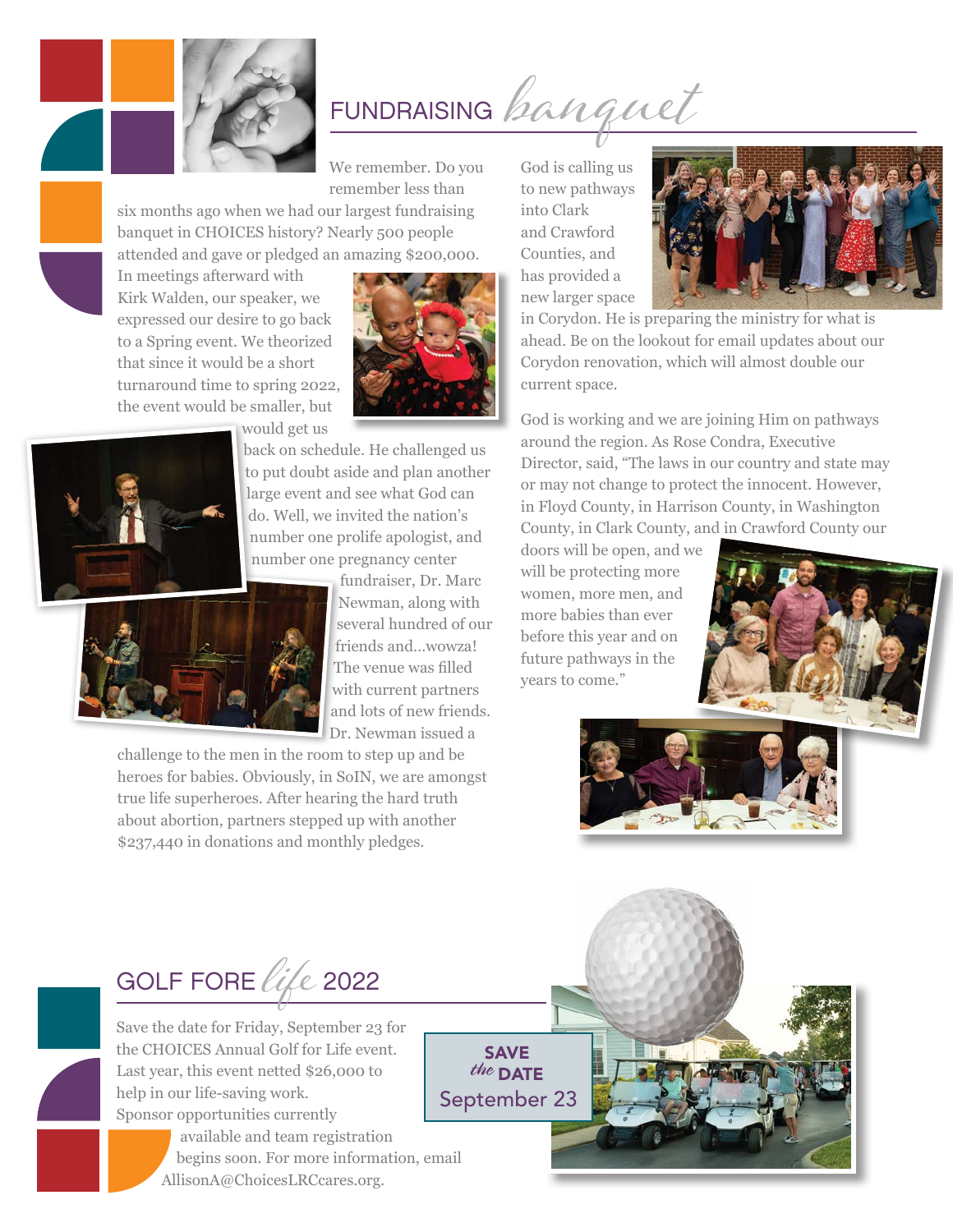# BABY BOTTLE *boomerang*

Partners in 2021 raised over \$64,450! So far this year, partner churches have raised nearly \$30,000. Dozens of churches are celebrating moms and dads by hosting a Baby Bottle Boomerang around Mother's Day and Father's Day. Call Allison at 812.941.0872 X311, to schedule a speaker or participate in the Baby Bottle Boomerang. Visit ChoicesLRCcares.org and fill a bottle virtually if you missed picking one up in person.

# FREE LUNCHES IN 2022



During Lunch for Life (formerly Lunch and Learn) you will see firsthand what your partnership means. This free event includes a tour of the facility, testimonies from clients, and a time to get your questions answered. Lunch for Life is

the third Wednesday of each month at noon, rotating quarterly among the three locations. May is in Corydon, June in Salem, and July is in New Albany. Thanks to a friend of the ministry, food is provided, so RSVPs are required the Tuesday prior. Call 812.941.0872 X312, or RSVP to info@ChoicesLRCcares.org.

DRIVE 4 LIFE

 Your trip to the BMV in person or online can benefit CHOICES. Simply request a "Choose Life" license plate and a<br>25 donation will go to<br><sup>2</sup> pregnancy center in \$25 donation will go to

 the pregnancy center in your county. We now receive funds from Floyd,

lisection with compassio

**CHOICES** 

 Clark, Harrison, Washington, and Crawford Counties. Nearly \$90,000 went to pregnancy centers throughout Indiana in 2021! Visit ChooseLifeIndiana.com for more information.



Do you have a stockpile of papers you'd like to get rid of securely? Make plans to come with paper, CDs, credit cards, and USB drives for A Plus Paper Shredding to Pulverize on-site. Please note: NO glass, steel objects, metal, string, cords, or plastic bags. Also, absolutely NO batteries; including household and phones and other devices that use lithium batteries. This is an extreme fire hazard. A Plus will be in the parking lot at 2656 Charlestown Road, New Albany, on Wednesday, August 3, from 11 am until 1:00 pm

### HELP WANTED

CHOICES has several volunteer position openings in all three locations. You can find the job descriptions at ChoicesLRCcares.org/serve, along with the online application. Training is provided and rewards are heavenly. If you have questions, please call Amy McLain at 812.941.0872 ext:309.

# FREE TO GIVE

There are a few ways you can support CLRC without cost to you. Sign up for Amazon Smile and Kroger Community

Rewards and these companies will donate a percentage of your purchase to your designated (oooh, pick us!) charity.